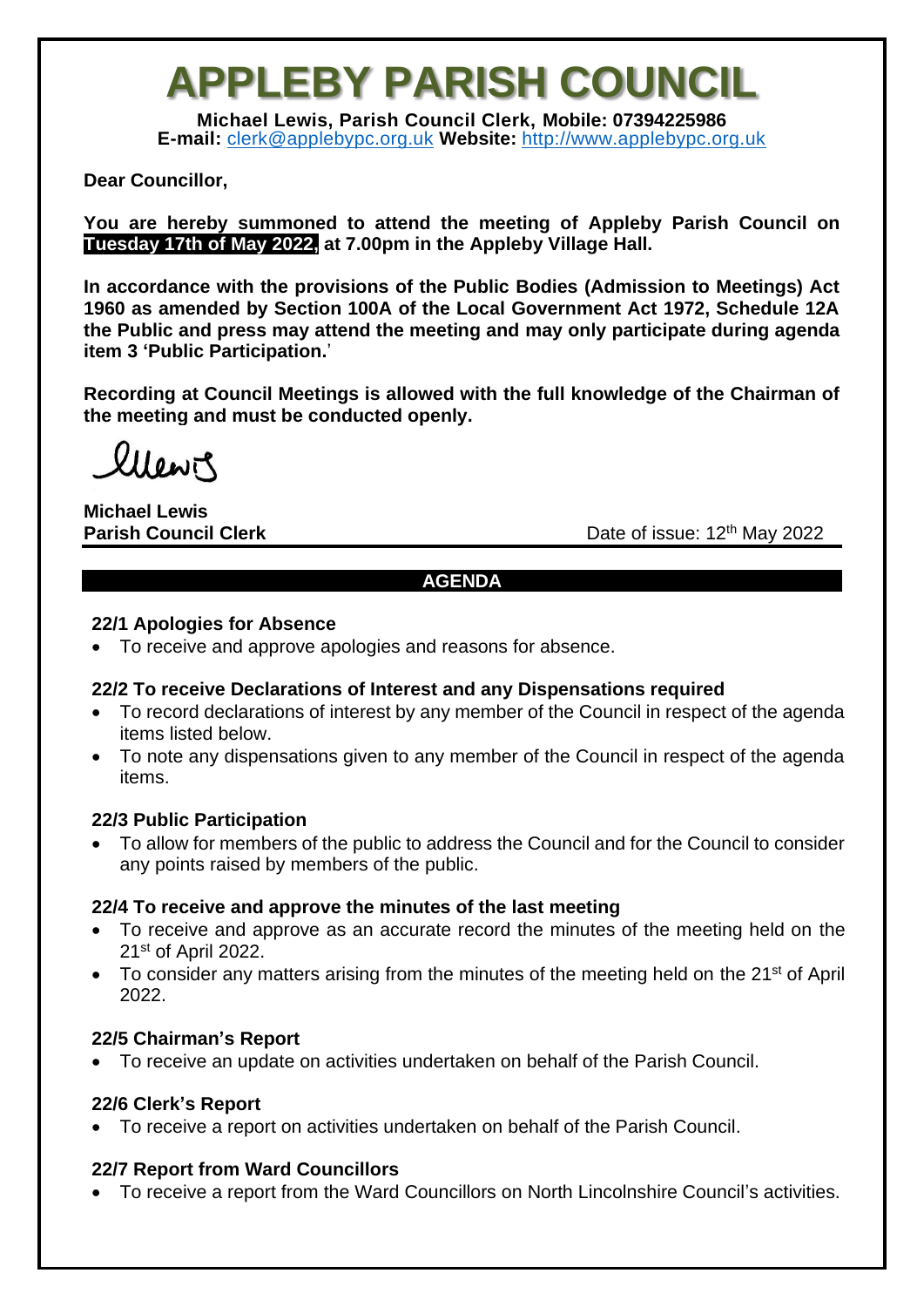# **APPLEBY PARISH COUNCIL**

**Michael Lewis, Parish Council Clerk, Mobile: 07394225986 E-mail:** [clerk@applebypc.org.uk](mailto:clerk@applebypc.org.uk) **Website:** [http://www.applebypc.org.uk](http://www.applebypc.org.uk/)

#### **22/8 To consider planning applications and any received following the issuing of the agenda**

- PA/2022/841 Planning permission sought for the installation of a 36-tonne propane gas storage tank at Kebwood [https://apps.northlincs.gov.uk/application/pa-2022-841.](https://apps.northlincs.gov.uk/application/pa-2022-841)
- PA/2022/852 Planning permission sought to undertake various works on 12 trees at North Brook, Haytons Lane [https://apps.northlincs.gov.uk/application/pa-2022-852.](https://apps.northlincs.gov.uk/application/pa-2022-852)
- North Lincolnshire Council Local Plan update (IK)

## **22/9 Devolution update**

• To discuss the latest devolution information.

## **22/10 Code of Conduct**

• To receive an update on the Code of Conduct from the Parish Council Clerk

## **22/11 Jubilee Newsletter**

• To discuss the Jubilee Newsletter – the copy deadline will be early to mid-May as distribution is on the 27th of May 2022.

## **22/12 Correspondence for discussion or decision**

• To discuss any correspondence that arrives after circulating the agenda that requires a decision.

## **22/13 Correspondence for information**

- Plantlife's No Mow May e-mail
- SLCC's Standards and Wellbeing Sumit on 18<sup>th</sup> of May 2022 e-mail
- NLC Standards Training slides and video e-mail
- NALC Newsletter
- CAB North Lincs e-mail
- VANL Newsletter

## **22/14 To receive an update on the outlying areas**

- Santon.
- Demeter House.
- **Station Area.**

## **22/15 To receive and approve Financial Reports**

- To discuss whether or not the Parish Council would like to make a donation to ERNLLCA for Alan Barker's retirement fund  $-$  deadline 20<sup>th</sup> of May 2022
- To note the following payments that are due to be paid shortly
	- o Cutting Edge 1 x Appleby Verges £89.00
	- o Cutting Edge 2 x Gym and Play Area and 2 x Ermine Street £128.00
	- o Clerks Wages £153.14
	- o Income Tax £38.20
	- o Clerks Expenses £57.05
- To note the following income
	- $\circ$  Precept £11,517.00 29<sup>th</sup> of April 2022